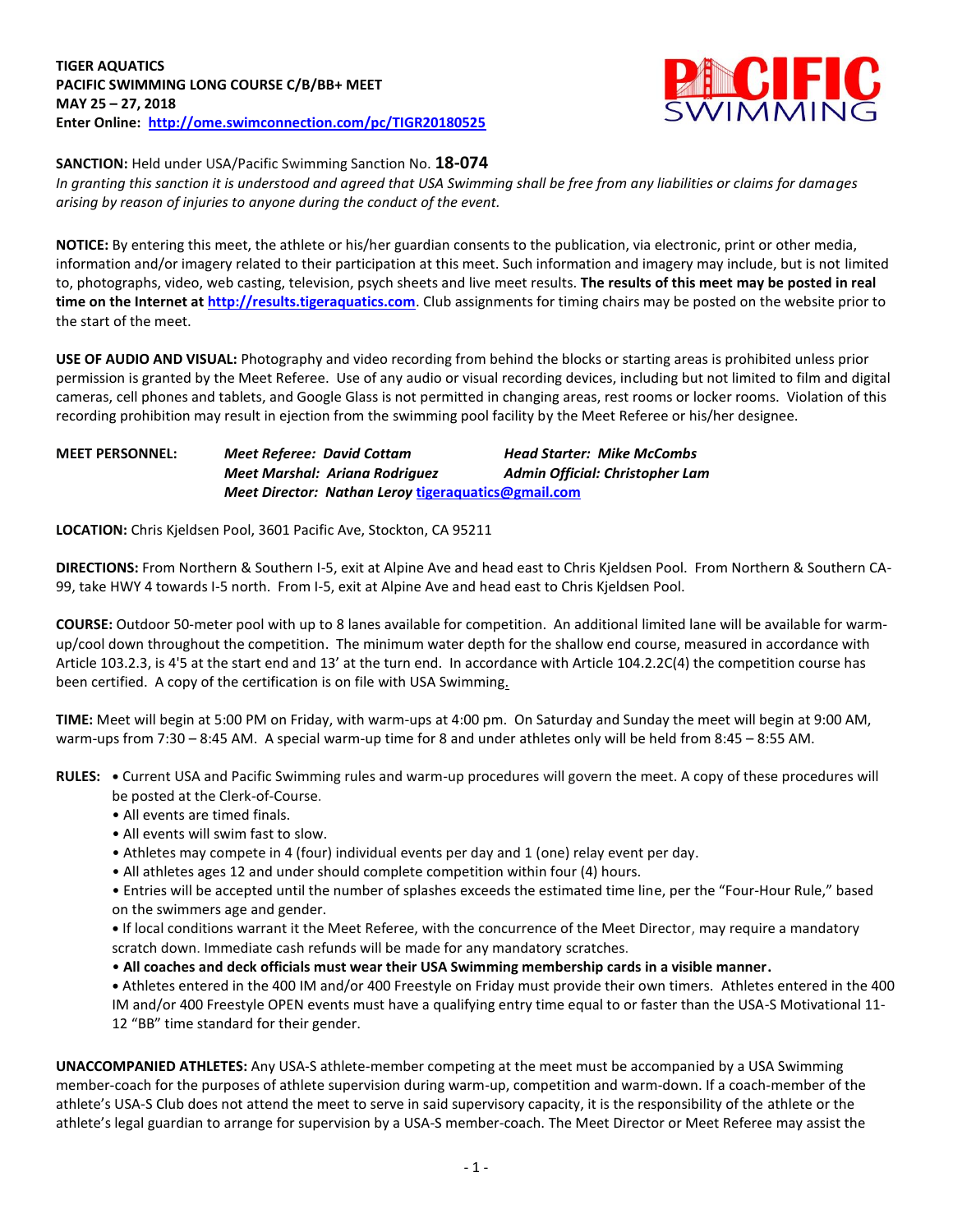athlete in making arrangements for such supervision; however, it is recommended that such arrangements be made in advance of the meet by the athlete's USA-S Club Member-Coach.

**RACING STARTS:** Athletes must be certified by a USA-S member-coach as being proficient in performing a racing start, or must start the race in the water. It is the responsibility of the athlete or the athlete's legal guardian to ensure compliance with this requirement.

**RESTRICTIONS:** • Smoking and the use of other tobacco products is prohibited on the pool deck, in the locker rooms, in spectator

- seating, on standing areas and in all areas used by athletes, during the meet and during warm-up periods.
- Sale and use of alcoholic beverages is prohibited in all areas of the meet venue.
- No glass containers are allowed in the meet venue.
- No propane heater is permitted except for snack bar/meet operations.
- All shelters must be properly secured.
- Changing into or out of swimsuits other than in locker rooms or other designated areas is prohibited.

• Destructive devices, to include but not limited to, explosive devices and equipment, firearms (open or concealed), blades, knives, mace, stun guns and blunt objects are strictly prohibited in the swimming facility and its surrounding areas. If observed, the Meet Referee or his/her designee may ask that these devices be stored safely away from the public or removed from the facility. Noncompliance may result in the reporting to law enforcement authorities and ejection from the facility. Law enforcement officers (LEO) are exempt per applicable laws.

 Operation of a drone, or any other flying apparatus, is prohibited over the venue (pools, athlete/coach areas, spectator areas and open ceiling locker rooms) any time athletes, coaches, officials and/or spectators are present.

**ELIGIBILITY:** • Athletes must be current members of USA-S and enter their name and registration number on the meet entry card as they are shown on their Registration Card. If this is not done, it may be difficult to match the athlete with the registration and times database. The meet host will check all athlete registrations against the SWIMS database and if not found to be registered, the Meet Director shall accept the registration at the meet (a \$10 surcharge will be added to the regular registration fee). Duplicate registrations will be refunded by mail.

• Athletes in the "BB" Division must have met at least USA Swimming Motivational "BB" minimum time standard. Athletes in the "B" Division must have met at least the listed "B" minimum time standard. All entry times slower than the listed "B" time standard will be in the "C" Division.

- Entries with **"NO TIME" will be REJECTED.**
- Entry times submitted for this meet may be checked against a computer database and may be changed in accordance with Pacific Swimming Entry Time Verification Procedures.
- Disabled athletes are welcome to attend this meet and should contact the Meet Director or Meet Referee regarding any special accommodations on entry times and seeding per Pacific Swimming policy.
- Athletes 19 years of age and over may compete in the meet for time only, no awards. Such athletes must have met standards for the 17-18 age group.
- The athlete's age will be the age of the athlete on the first day of the meet.

## **SEEDING: Event seeding will be in the following order: conforming long course meters, non-conforming short course yards, and non-conforming short course meters – USA Swimming rules 207.11.7B.**

**ENTRY FEES:** \$4.00 per event plus a \$10.00 participation fee per athlete. \$9.00 per relay. Entries will be rejected if payment is not sent at time of request. No refunds will be made, except mandatory scratch downs. \*\*Note, relay-only athletes ARE NOT required to pay the participation fee. All entry fees MUST be included with entry.

**ONLINE ENTRIES:** To enter online go to **<http://ome.swimconnection.com/pc/TIGR052518>** to receive an immediate entry confirmation. This method requires payment by credit card. Swim Connection, LLC charges a processing fee for this service, equal to \$1 per athlete plus 5% of the total Entry Fees. Please note that the processing fee is a separate fee from the Entry Fees. If you do not wish to pay the processing fee, enter the meet using a mail entry. **Entering online is a convenience, is completely voluntary, and is in no way required or expected of an athlete by Pacific Swimming.** Online entries will be accepted through Wednesday, **May 16, 2018** or until the 4 hour rule is met. Please print out the Swimconnection confirmation and bring it with you to the meet.

**MAILED OR HAND DELIVERED ENTRIES**: Entries must be on the attached consolidated entry form. Forms must be filled out completely and printed clearly with athlete's best time. Entries must be postmarked by midnight, Monday, **May 14th** or hand delivered by 6:30 p.m. Wednesday, May 16<sup>th</sup>. No late entries will be accepted. Requests for confirmation of receipt of entries should include a self-addressed envelope.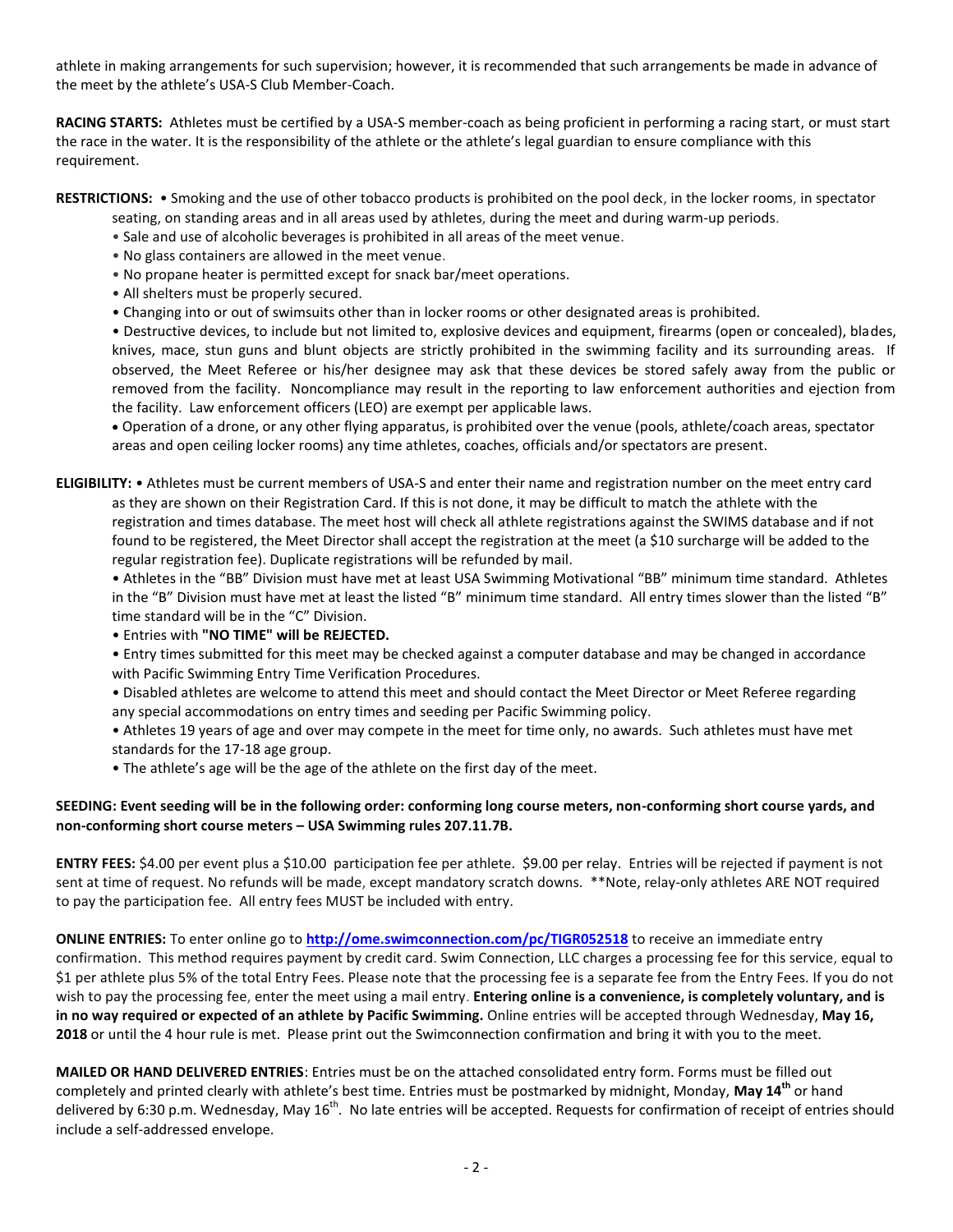# **Make check payable to**: **Tiger Aquatics**

## **Hand deliver entries to: Adriana Rodriguez P.O. Box 4667 3524 Pacific Avenue Stockton, CA 95204 Stockton, CA 95204**

**RELAY ENTRIES:** Relay entries will be accepted online or via mail/hand delivery by the entry deadline. Deck entries will not be accepted. Participation fee is not charged for "Relay Only" athletes. Relay participants must be qualified and entered in an individual event OR entered as a "Relay Only" athlete.

**CHECK-IN:** The meet will be deck seeded. Athletes must check-in at the Clerk-of-Course. No event shall be closed more than 30 minutes before the scheduled start of the session. Close of check-in for all individual events shall be no more than 60 minutes before the estimated time of the start of the first heat of the event. Athletes who do not check in will not be seeded and will not be allowed to compete in that event.

**SCRATCHES:** Any athletes not reporting for or competing in an individual timed final event that they have checked in for shall not be penalized.

**AWARDS:** Awards will be given separately for the C, B, and BB+ divisions in the following age groups: 10 & U, 11-12, 13-14, 15-18. Relays and 19 & Over events will not be awarded. Awards must be picked up by the end of the meet. They will not be mailed. Heat winners will receive a "tiger tail."

### **ADMISSION:** Free.

**SNACK BAR & HOSPITALITY:** A snack bar will be available throughout the competition.

HOSPITALITY: Coaches and working deck officials will be provided lunch. Hospitality will serve refreshments to timers and volunteers.

**MISCELLANEOUS:** No overnight parking is allowed. Facilities will not be provided after meet hours.

**MINIMUM OFFICIALS:** The Meet Referee shall conduct and inventory of Officials and shall compare the number of athletes entered against the number of Officials that worked representing each club per day of the meet. Those clubs who have not provided sufficient Officials in a day of the meet, in accordance with the table below, will be fined \$100 per missing Official per day.

| Club athlete entered in session | Trained and carded officials requested |
|---------------------------------|----------------------------------------|
| $1 - 10$                        |                                        |
| $11 - 25$                       |                                        |
| 26-50                           |                                        |
| 51-75                           |                                        |
| 76-100                          |                                        |
| 100 or more                     |                                        |

#### **EVENT SUMMARY**

| <b>FRIDAY</b>   | <b>SATURDAY</b>    |                 |                 |                 |                    | <b>SUNDAY</b>   |                   |                                      |
|-----------------|--------------------|-----------------|-----------------|-----------------|--------------------|-----------------|-------------------|--------------------------------------|
| <b>OPEN</b>     | <b>10 &amp; UN</b> | 11-12           | 13 & O          | <b>OPEN</b>     | <b>10 &amp; UN</b> | $11 - 12$       | <b>13 &amp; O</b> | <b>OPEN</b>                          |
| <b>400 FREE</b> | 200 IM             | 200 IM          | 100 IM          |                 | <b>200 FREE</b>    | <b>200 FREE</b> | <b>200 FREE</b>   | 200<br><b>MEDLEY</b><br><b>RELAY</b> |
| 400 IM          | <b>100 FREE</b>    | <b>100 FREE</b> | <b>100 FREE</b> |                 | 50 BACK            | 50 BACK         | 100 BACK          |                                      |
|                 | 100 BACK           | 100 BACK        | 200 BACK        | <b>200 FREE</b> | 100 BREAST         | 100 BREAST      | 200 BREAST        |                                      |
|                 | 50 BREAST          | 50 BREAST       | 100 BREAST      | RELAY           | 50 FREE            | 50 FREE         | 50 FREE           |                                      |
|                 | <b>50 FLY</b>      | <b>50 FLY</b>   | <b>100 FLY</b>  |                 | <b>100 FLY</b>     | <b>100 FLY</b>  | <b>200 FLY</b>    |                                      |
|                 |                    |                 |                 |                 |                    |                 |                   |                                      |

#### **EVENTS**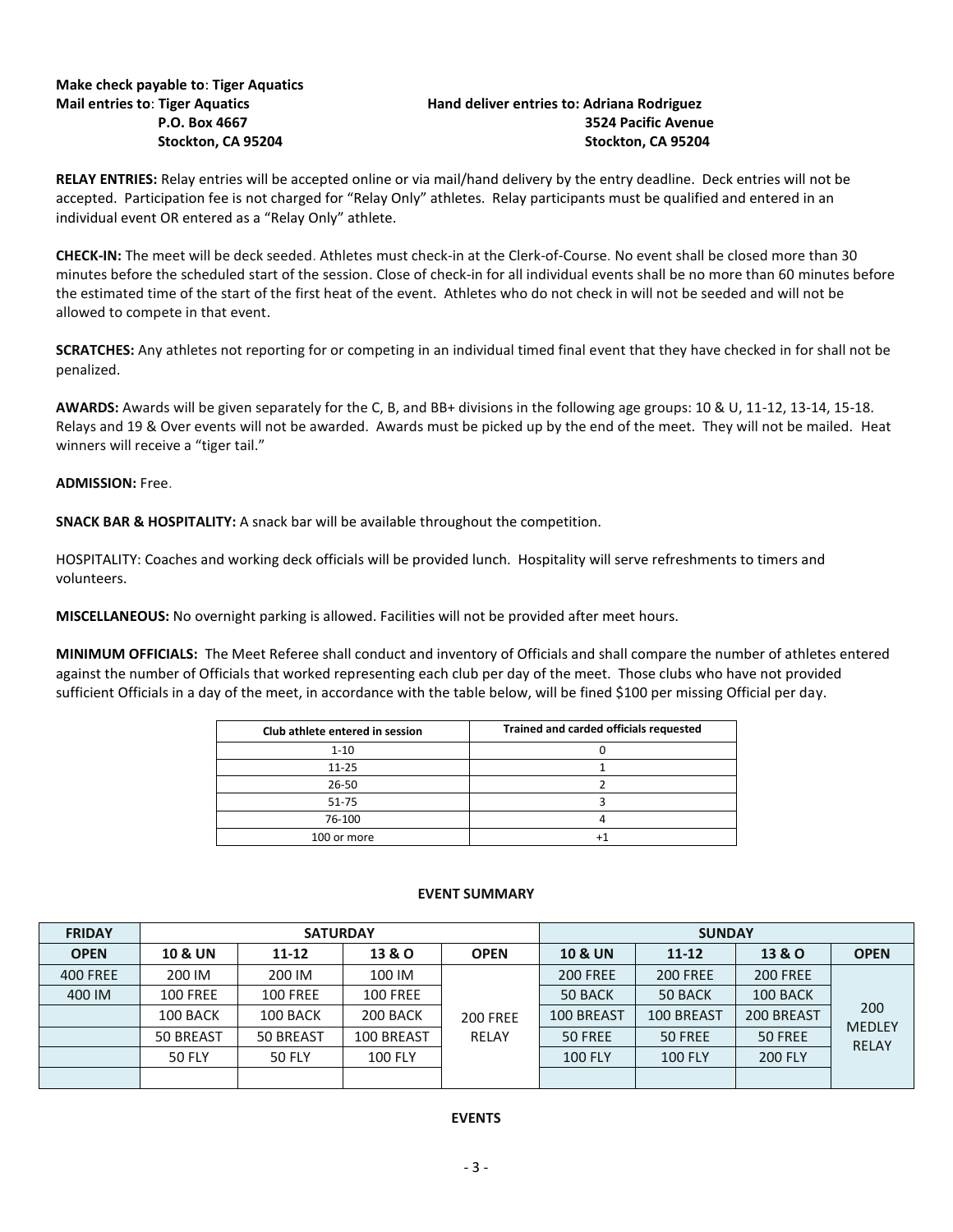| FRIDAY, MAY 25 <sup>TH</sup> |          |                    |              |      |  |  |  |  |
|------------------------------|----------|--------------------|--------------|------|--|--|--|--|
| GIRLS #                      | Q TIME*  | Q TIME*            | <b>BOYS#</b> |      |  |  |  |  |
| $1*$                         | 11-12 BB | OPEN 400 FREE      | 11-12 BB     | $2*$ |  |  |  |  |
| $3*$                         | 11-12 BB | <b>OPEN 400 IM</b> | 11-12 BB     | 4*   |  |  |  |  |

| SATURDAY, MAY 26TH |                            |     |  |  |  |  |  |
|--------------------|----------------------------|-----|--|--|--|--|--|
| <b>SESSION A</b>   |                            |     |  |  |  |  |  |
| GIRLS#             | <b>EVENT</b>               |     |  |  |  |  |  |
| 5                  | 13 & O 200 IM              | 6   |  |  |  |  |  |
| 7                  | 10 & UN 200 IM             | 8   |  |  |  |  |  |
| 9                  | 11-12 200 IM               | 10  |  |  |  |  |  |
| 11                 | 13 & O 100 FREE            | 12  |  |  |  |  |  |
| 13                 | 10 & UN 100 FREE           | 14  |  |  |  |  |  |
| 15                 | $11 - 12$ 100 FREE         | 16  |  |  |  |  |  |
| 17                 | 13 & O 200 BACK            | 18  |  |  |  |  |  |
| 19                 | 10 & UN 100 BACK           | 20  |  |  |  |  |  |
| 21                 | 11-12 100 BACK             | 22  |  |  |  |  |  |
| 23                 | 13 & O 100 BREAST          | 24  |  |  |  |  |  |
| 25                 | 10 & UN 50 BREAST          | 26  |  |  |  |  |  |
| 27                 | 11-12 50 BREAST            | 28  |  |  |  |  |  |
| 29                 | 13 & O 100 FLY             | 30  |  |  |  |  |  |
| 31                 | 10 & UN 50 FLY             | 32  |  |  |  |  |  |
| 33                 | $11 - 1250$ FLY            | 34  |  |  |  |  |  |
| 101                | <b>OPEN 200 FREE RELAY</b> | 102 |  |  |  |  |  |

| SATURDAY, MAY 26TH |                     |              | SUNDAY, MAY 27TH |                            |     |  |  |
|--------------------|---------------------|--------------|------------------|----------------------------|-----|--|--|
|                    | <b>SESSION A</b>    |              | <b>SESSION A</b> |                            |     |  |  |
| GIRLS #            | <b>EVENT</b>        | <b>BOYS#</b> | GIRLS#           | <b>BOYS#</b>               |     |  |  |
| 5.                 | 13 & O 200 IM       | 6            | 35               | 13 & O 200 FREE            | 36  |  |  |
| $\overline{ }$     | 10 & UN 200 IM      | 8            | 37               | 10 & UN 200 FREE           | 38  |  |  |
| 9                  | 11-12 200 IM        | 10           | 39               | 11-12 200 FREE             | 40  |  |  |
| 11                 | 13 & O 100 FREE     | 12           | 41               | 13 & O 100 BACK            | 42  |  |  |
| 13                 | 10 & UN 100 FREE    | 14           | 43               | <b>10 &amp; UN 50 BACK</b> | 44  |  |  |
| 15                 | $11 - 12$ 100 FREE  | 16           | 45               | $11 - 1250$ BACK           | 46  |  |  |
| 17                 | 13 & O 200 BACK     | 18           | 47               | 13 & O 200 BREAST          | 48  |  |  |
| 19                 | 10 & UN 100 BACK    | 20           | 49               | 10 & UN 100 BREAST         | 50  |  |  |
| 21                 | $11 - 12$ 100 BACK  | 22           | 51               | 11-12 100 BREAST           | 52  |  |  |
| 23                 | 13 & O 100 BREAST   | 24           | 53               | 13 & O 50 FREE             | 54  |  |  |
| 25                 | 10 & UN 50 BREAST   | 26           | 55               | 10 & UN 50 FREE            | 56  |  |  |
| 27                 | 11-12 50 BREAST     | 28           | 57               | $11 - 1250$ FREE           | 58  |  |  |
| 29                 | 13 & O 100 FLY      | 30           | 59               | 13 & O 200 FLY             | 60  |  |  |
| 31                 | 10 & UN 50 FLY      | 32           | 61               | 10 & UN 100 FLY            | 62  |  |  |
| 33                 | $11 - 1250$ FLY     | 34           | 63               | $11 - 12$ 100 FLY          | 64  |  |  |
| 101                | OPEN 200 FREE RELAY | 102          | 103              | OPEN 200 MEDLEY RELAY      | 104 |  |  |

**\* 400 IM, 400 Free athletes must provide their own timers. Athletes competing in the 400 IM and/or 400 Freestyle OPEN events must have a qualifying entry time equal to or faster than the USA-S Motivational 11-12 "BB" time for their gender.**

Use the following URL to find the time standards: <http://www.pacswim.org/swim-meet-times/standards>